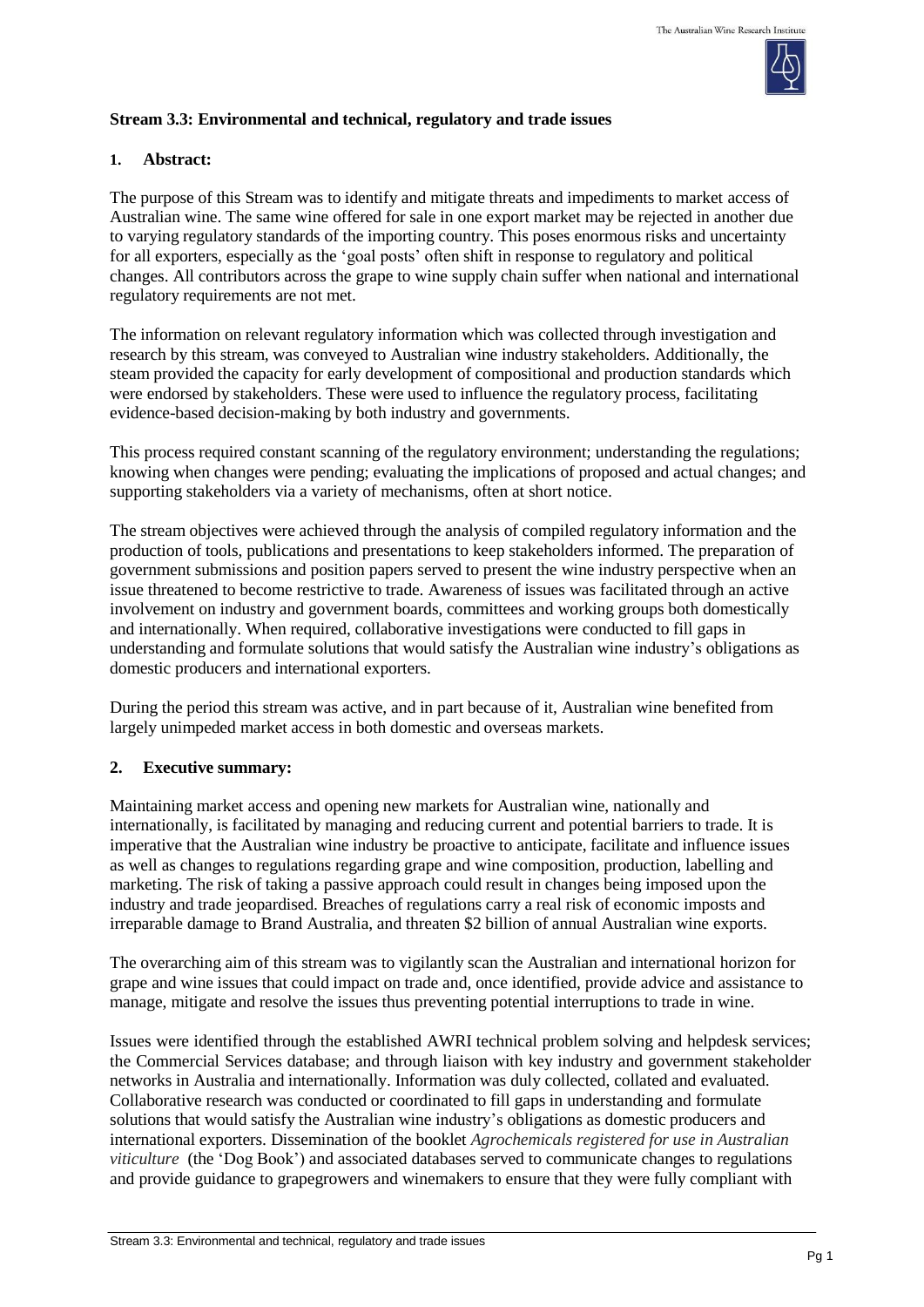

domestic and international regulations, and to enable them to make informed decisions about grapegrowing and winemaking to meet market expectations.

Submissions, position papers and dossiers were prepared to provide advice and assistance, and present the wine industry perspective to governments when an issue threatened to restrict market access. Those threats included residues of the herbicide 2,4-D and the fungicide phosphorous acid in grapes and wine, and mandatory allergen labelleing when egg, fish and milk-derived fining agents had been used. Consequently, there is reduced regulatory and economic impost to wine exporters regarding allergen labelling for the Canadian and EU markets, made possible through collaborative research, dossier preparation and lobbying of key Australian and international stakeholders. Wine containing the herbicide 2,4-D at concentrations below the maximum residue limit (MRL) can be legally sold in Australia and exported, and the formulation, registration and usage provisions of products containing 2,4-D have been reconsidered by the Australian Pesticides and Veterinary Medicines Authority (APVMA), while the use of the fungicide phosphorous acid has been effectively banned in Australia for grapes destined for export wine to maintain market access.

The requirement for timely technical, scientific and regulatory support to the industry will only continue to increase as governments respond to the growth in the international wine trade and erosion of their traditional winemaking practices by innovation, by imposing technical trade barriers.

| <b>Affiliation</b>                          | Area of support/contribution                          |
|---------------------------------------------|-------------------------------------------------------|
| Wine Australia                              | Advice provided on wine industry regulatory and trade |
|                                             | issues                                                |
| Winemakers' Federation of Australia         | Advice provided on wine industry regulatory and trade |
|                                             | issues                                                |
| Department of Agriculture, Fisheries and    | Advice on international grape and wine industry       |
| Forestry                                    | regulatory and trade issues                           |
| Foods Standards Australia New Zealand       | Advice on international grape and wine industry       |
|                                             | regulatory issues                                     |
| Organisation Internationale de la Vigne et  | Advice on regulatory, scientific and technical issues |
| du Vin                                      |                                                       |
| <b>Australian Pesticides and Veterinary</b> | Advice on grape agrochemical issues                   |
| <b>Medicine Authority</b>                   |                                                       |
| <b>Agrochemical Reference Group</b>         | Advice provided on produce related issues             |

# **3. Background:**

In the global market for wine, it is essential that exporting producers meet the regulatory and technical specifications of the importing country. These requirements are fluid and can change when Australia engages in bi/multi-lateral wine trade agreements, requiring a re-think of policies and procedures. Furthermore, changing consumer expectations are reflected in the purchasing decisions of large supermarket chains or retailers, and these can exert influence on processes and practices in Australian vineyards and wineries. All of these factors have to be understood and managed in a proactive manner to minimise disruptions to trade and to facilitate market access.

Since 1983, the AWRI has provided regulatory, scientific and technical advice and assistance to the Australian government and wine industry to pro-actively resolve trade issues and to influence policymaking on a national and international level.

In 2006, Australian wine exports were worth over \$2.5 billion and it was recognised that the support and multi-disciplinary expertise from the AWRI would be required for industry to: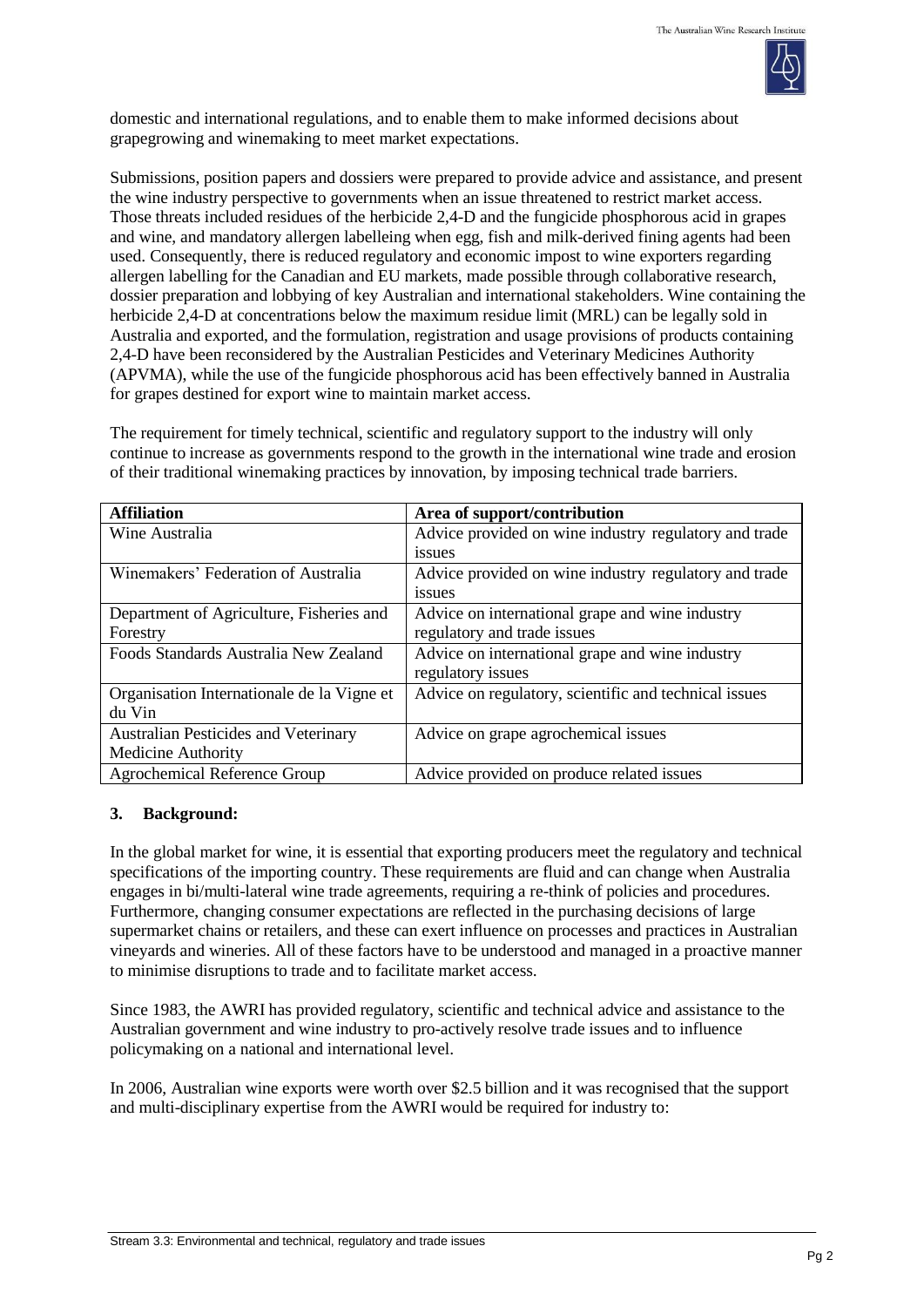

- be successful in the quest for continued and expanded market access;
- respond to changes in consumer and government attitudes; and
- adapt to the impact that rapid advancements in science and technology would have on regulatory, scientific and technical issues.

#### **4. Stream objectives:**

The overarching objective was the timely collection, evaluation, interpretion and repository of the compositional and other regulatory requirements of domestic and international markets, and the conveyance of these to industry so that full compliance is achieved.

A component of this objective was to assist industry in the use and application of agrochemicals, additives and processing aids in a manner that met regulatory requirements and satisfied societal expectations and environmental needs.

Effective relationships were to be maintained between policy, regulatory and research/scientific areas of the industry by participating actively on industry (including supplier) and government boards and committees, to facilitate the two-way flow of information.

When necessary, investigations and research on industry-relevant regulatory, scientific and technical issues was to be undertaken, thereby facilitating decision-making through the provision of assistance and scientifically-sound advice.

### **5. Methodology:**

The AWRI evolved strategies to maximise the capacity of the industry to manage technical, regulatory and trade issues proactively. Stream staff actively identified actual and potential regulatory and technical changes and issues that could impact on the Australian wine industry's capacity to comply with all compositional and production standards, and hence market its wine.

Awareness of critical changes and issues came from a variety of strategies including active investigations of Australia's export markets' regulations.

Interactions with stakeholders, government agencies and consumers were also important in identifying changes and issues. For example, a network of contacts at key government agencies such as the Australian Pesticides and Veterinary Medicines Authority (APVMA), Austrade, Department of Agriculture, Fisheries and Forestry (DAFF), and the Organisation Internationale de la Vigne et du Vin (OIV) was maintained to keep the AWRI and industry informed of policy decisions and developments.

In addition, stream staff were actively involved with a range of industry and government boards, committees and working groups including the AWRI Alcohol Project Advisory Group and Agrochemical Reference Group; Cooperative Research Centre for Viticulture 'Good Environmental Management' Project Reference Group; Wine Australia's (WAC) Legislation Review Committee; Winemakers' Federation of Australia's (WFA) Wine Industry Technical Advisory Committee and Wine Industry National Environment Committee; Management Committee for Viticultural Publishing; the South Australian Royal Agriculture and Horticultural Society's Wine Show Committee; South Australian Wine Industry Council; the Institut des Sciences de la Vigne et du Vin de Bordeaux (ISVV); and the European Food Safety Authority (EFSA) Expert database. The Agrochemicals Reference Group is an informal group comprised of representatives from the major wineries, grape grower organisations and regional industry associations which is convened annually and as required by the AWRI.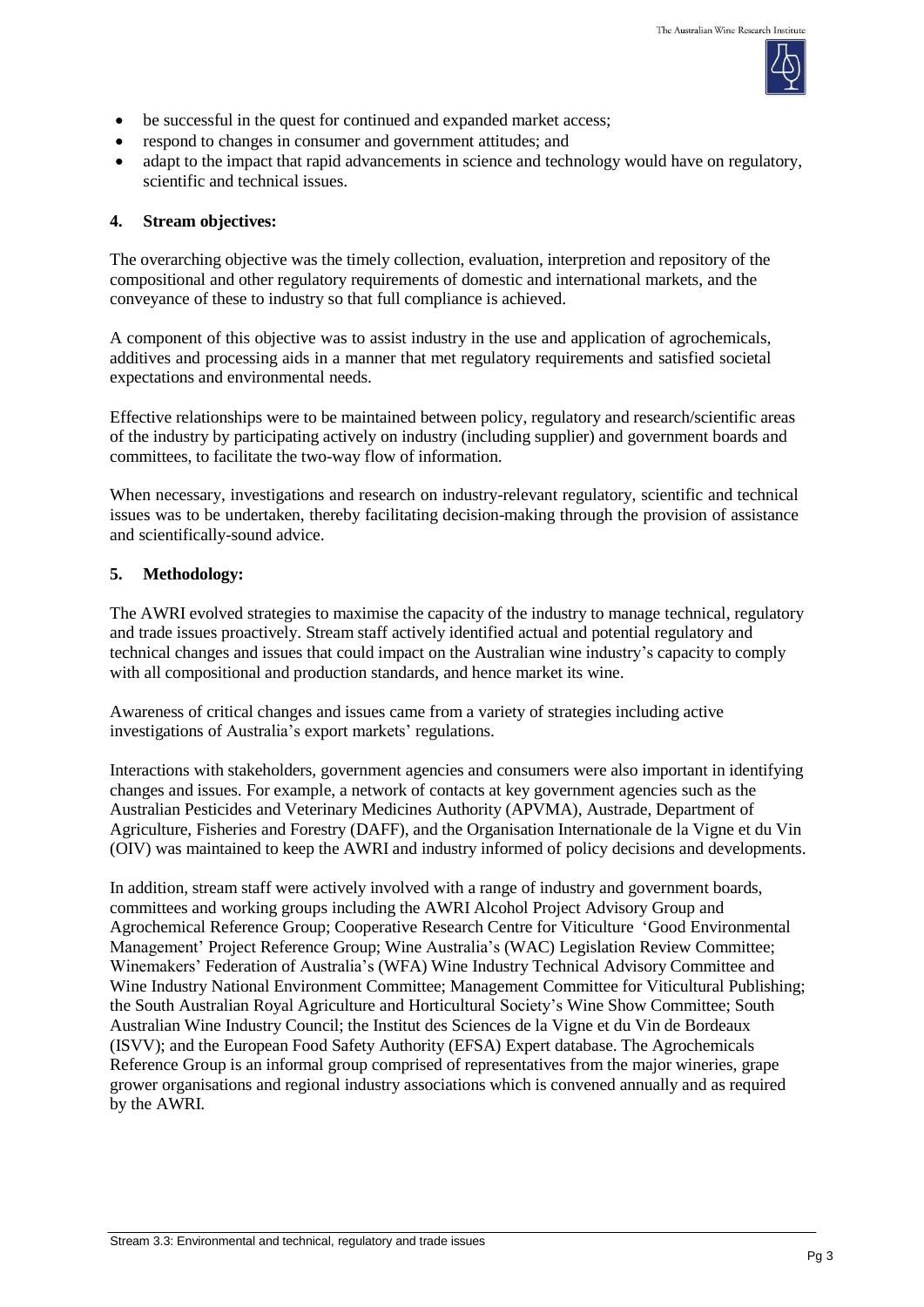

The AWRI helpdesk service (Stream 2.5, Protecting the quality and integrity of Australian wine) also acted as a direct link to and as an 'early warning system' for changes and issues.

When an issue was identified, stream staff would collaborate, internally and externally, to assemble all relevant technical, scientific and regulatory information, which was also acquired through tailored literature reviews, and was then evaluated. The nature of the issue and level of knowledge available would determine how staff would proceed. In some cases, the issue had been encountered previously and a solution or resolution was already avaliable, while in other cases, research and investigation was required to be able to adequately advise stakeholders.

Where research and investigation was required, collaborations were also initiated internally and externally in order to determine an appropriate solution and response that satisfied market obligations. The outcomes of this work were shared in the position papers and submissions that were prepared, presented and published.

Reviews of registered chemicals, as well as additives and processing aids, were also periodically undertaken in response to international or domestic changes or requirements, and annual reviews of the established databases were also undertaken to ensure accuracy and relevance.

Changes to legislation, position papers and recently published reports impacting on the operations and performance of the wine industry were duly disseminated through AWRI regulatory and technical publications. Electronic media such as the AWRI's email bulletin service, on-line search facilities and mobile based applications were also used so that industry was made aware in a timely manner and able to comply with evolving expectations. The boards, committees and working groups also served as an information conduit.

### **6. Results and discussion:**

Information on environmental and technical, regulatory and trade industry issues was collected, evaluated and disseminated though a range of delivery mechanisms such as AWRI booklets and databases, published position papers and submissions, and liaison with key stakeholders, for example:

- The AWRI's agrochemical online database and associated hardcopy 'Agrochemicals registered for use in Australian viticulture' ('Dog Book')*,* as well as the *'*Analytical specifications for the export of Australian wine' and 'Approved additives and processing aids for winemaking in Australia and internationally' databases were annually updated. The number of markets for which there is a maximum residue limit (MRL), and wine analytical and compositional information and specifications was increased to 38 to include emerging as well as established markets. Thirteen new active constituents had also been registered to control pests and diseases which were duly evaluated for impact on fermentation and resultant residues in wine and withholding periods were established. The registration of other active constitutents such as tetraconazole or procymidone were either changed or removed in response to health and safety issues. This information was also disseminated through evolving electronic media. A specialised on-line search facility for agrochemicals and application for mobile devices were developed, supplementing existing MRL search facilities and regular electronic updates.
- The overarching 'Code of good manufacturing practice for the grape and wine industry' was updated and extended to include environmental best practice and environmental risk management as well as supplier practices as required by supermarket chains and retailers.
- Twenty confidential government submissions on regulatory-related industry issues and over 70 position/peer- reviewed papers and/or materials were prepared and presented in fora to manage or prevent potential regulatory imposts and technical trade barriers.

Examples of effective liaison with key stakeholders to resolve issues include: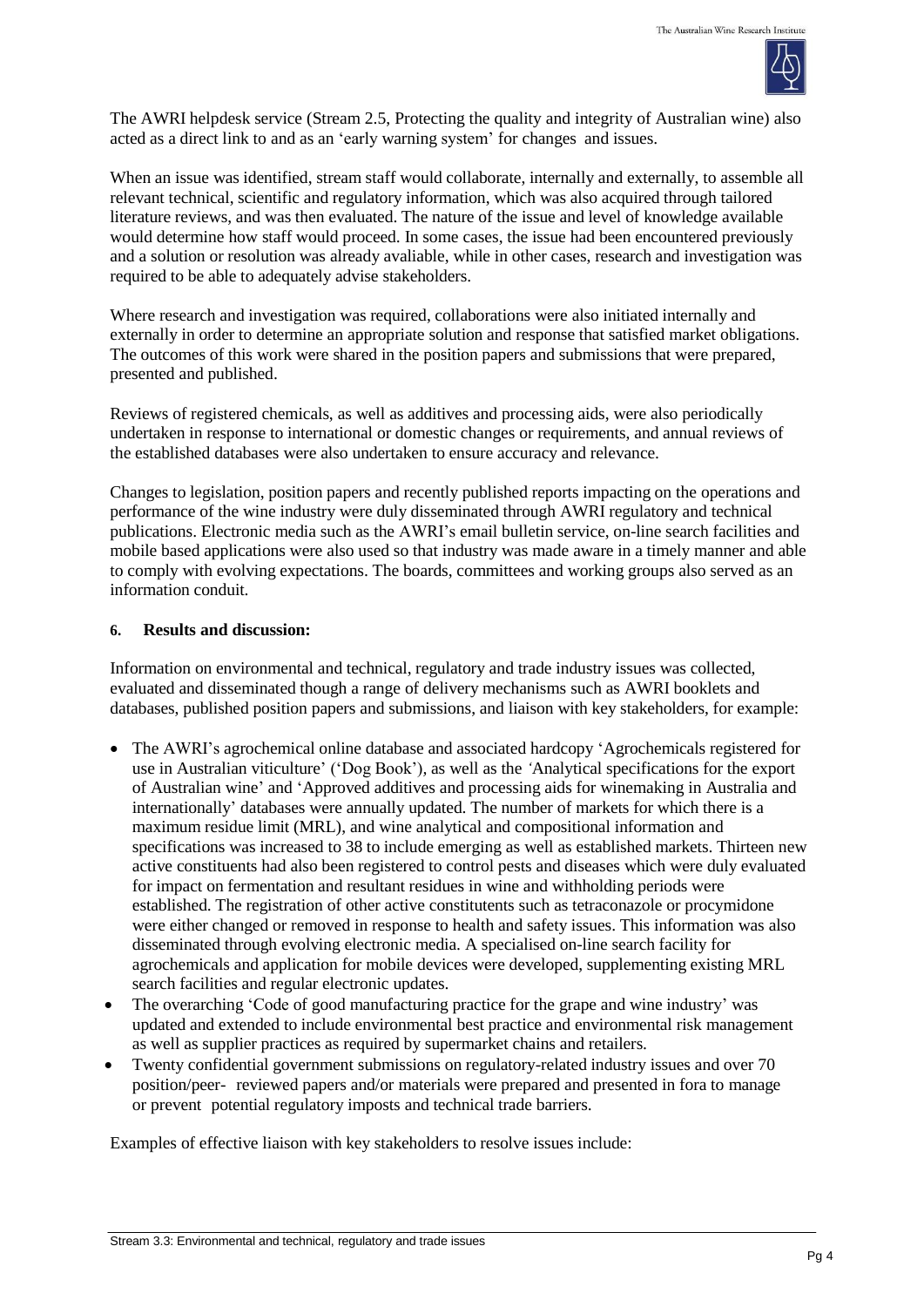

## *Agrochemical Reference Group*

The addition of new markets or changes in established market MRLs required that established practices around the use of agrochemicals were frequently re-evaluated and reviewed to determine if they were sufficient to meet the new requirements which were duly discussed with and endorsed by stakeholders at the Agrochemical Reference Group. For example, in 2007, the EU substantially reduced the allowable residue concentrations for some chemicals used in viticulture after a major review. The new MRLs were harmonised among EU member states which resulted in stream staff undertaking a review of the active ingredients, carbaryl and captan, used in Australian vineyards. In 2008, a review of Canadian MRLs was conducted and in 2009, the MRL list for the Chinese market was added to the AWRI database and reported to stakeholders through the AWRI website. The annual convening of the Group also facilitated open discussion on chemical use in viticulture between competing organisations. Consequently, this enabled consensus on agrochemical issues and the development of tools such as a common spray diary. This diary allowed grape growers to record specific data about their chemical use that was acceptable to all major grape buyers, simplifying their record keeping requirements.

### OIV working group *Taskforce on additives and processing aids in China.*

Scientific and technical dossiers were prepared on the additives and processing aids not currently permitted for winemaking in China and hence not permitted to be present in Australian wine exported to China. In conjunction with WFA, these were submitted to the Chinese government in order to vary Chinese Standard GB 2760 and enable the export of fully-compliant wine to China.

## OIV working group *Taskforce on allergens*

Additional analytical and clinical research was coordinated into the potential for residual protein in protein-fined wine, and its significance for human health. This was undertaken by Australia, France, Germany and Italy. Submissions to the European Food Safety Authority (EFSA) were prepared by the Taskforce requesting and supporting a permanent derogation for wine on allergen labeling for egg and milk products. These submissions formed the basis of a subsequent submission by the AWRI on behalf of the wine industry to the US Alcohol and Tobacco Tax and Trade Bureau (TTB) and Health Canada prior to their voluntary and mandatory introductions, respectively, of allergen warning labels for wine for egg, milk and fish products. A revision of, and subsequent reduced labeling requirements in these markets was made possible through collaborative research, dossier preparation and lobbying of key international stakeholders. The dossiers also formed the basis of a submission to Food Standards Australia New Zealand (FSANZ) supporting a permanent derogation for wine for isinglass labeling (isinglass is a fish product), which was subsequently granted.

Research and investigations were regularly conducted involving multiple internal and external collaborations in order to formulate a solution and response that satisfied market obligations, and included the following agrochemicals:

- Phosphorous acid, which is a highly effective fungicide for downy mildew control, was found to readily present as a residue in wine. Residues are, however, unacceptable in certain key export markets. Extensive collaborative effort went into understanding the transfer of residues from grapes to wine in the aim of identifying a viable use pattern that would preserve this popular control option for grape growers. Unfortunately, the highly systemic nature of the phosphorous acid in grapevines and its stability in wine media resulted in the development of recommendations for its use. Use became limited to fruit destined for the domestic market or for those export markets with an MRL equal to or greater than the Australian MRL, effectively banning the use of phosphorous acid for grapes destined for export wine.
- 2,4-D, which is a broadacre cropping phenoxy herbicide, causes severe leaf distortion when grapevines are exposed. Mature vines will commonly overcome moderate leaf damage caused by drift and ripen the crop for harvest. The absence of an Australian MRL for grapes and wine meant that any wine produced should be free of 2,4-D residues or alternatively was considered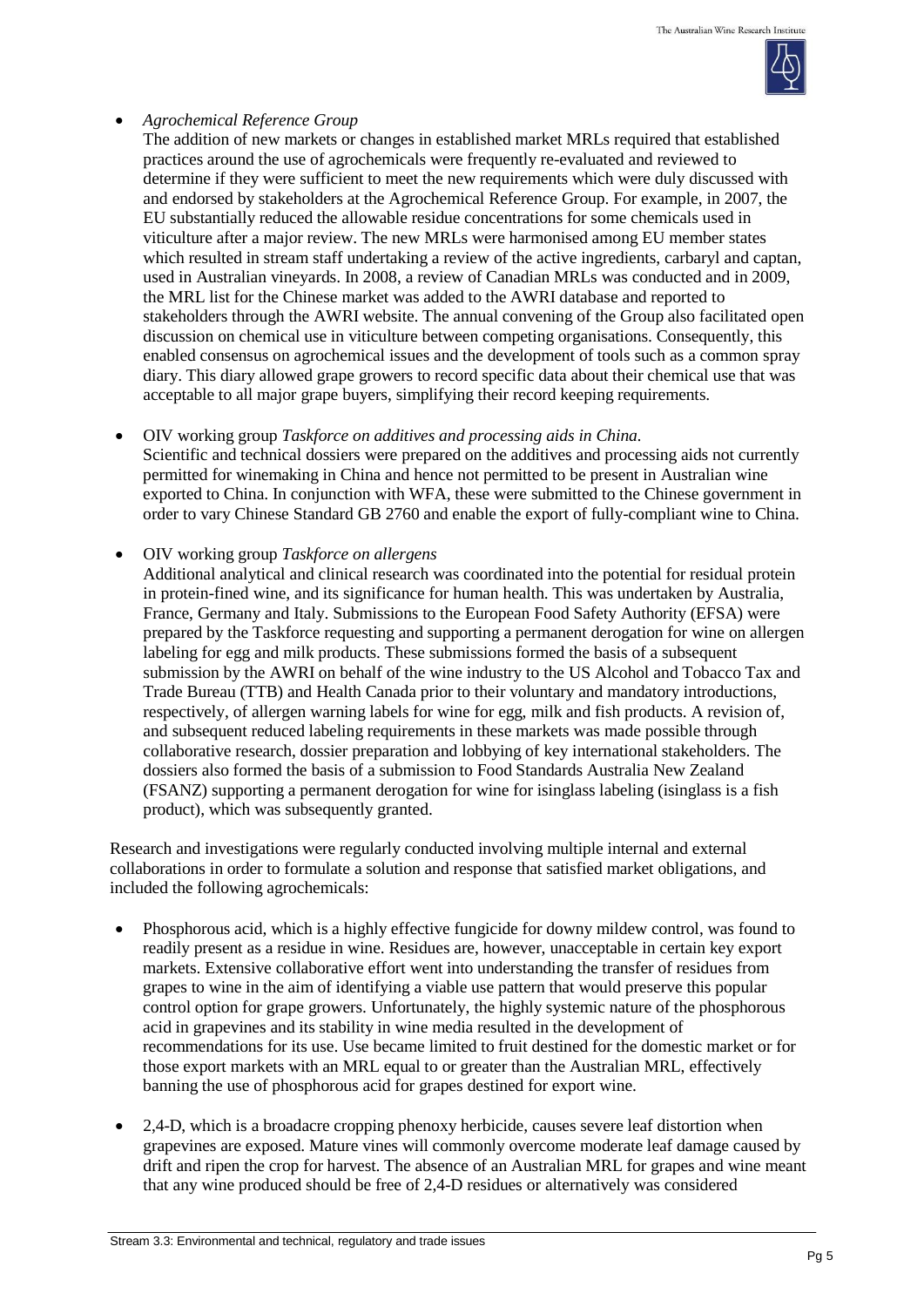

contaminated and unsaleable. Initially, a 2,4-D baseline analytical study was performed by the AWRI, the results of which underpinned an impact study on the assessment of the environmental and toxicological issues. A retrospective maximum residue limit was consequently established for 2,4-D in grapes which was adopted into FSANZ regulations to enable Australian wine containing residual 2,4-D below an MRL to be legally produced and exported. In addition, these data supported changes to the formulation, registration and usage regulations of products containing 2,4-D. The relationship between timing and severity of leaf damage symptoms and resultant residues was subsequently investigated, as well as the relationship between levels measured in fruit and that measured in the resultant wine. This was in consultation with broadacre farmers, researchers and state departments of primary industry who were responsible for monitoring and managing incidences of spray drift from all agricultural sources. Submissions to state and federal agencies investigating the issue of ongoing observations of spray drift and leaf damage in grapevines were also prepared in conjunction with WFA, which were successful and saw reconsideration of label approvals and applications for products containing 2,4-D.

Other issues with potential implications for international trade in wine that were successfully investigated and solved included: the impact of agrochemical residues on livestock fed grape marc; the spray drift risk of an insecticide containing eucalyptol; the implications of state legislation on aerial and ground spraying in Tasmania; gluten sources from oak barrels and implications for allergen labelling, the incidence and potential for mycotoxins such as fumonisin B2 and ochratoxin A to form in Australian wine in amounts greater than maximum permitted limits; the potential contamination of the chemical bisphenol A in Australian wine from synthetic closures and packaging; legality of the addition of the grape-derived phenolic compound resveratrol to wine in Australia and internationally; the status of the concentration of chlorides, such as sodium chloride, in grapes and wines in the context of drought and water allocation revisions and restrictions; the relationship between the concentration of free and total sulfur dioxide in Australian wines with sugar levels of between 5 and 35 g/L and above 35 g/L, to determine whether Australia could harmonise its maximum limit of sulfur dioxide with those of its export destinations; the percentage of water addition during winemaking to support an amendment to FSANZ application 'A573 Water use in winemaking'; and the concentration of copper in Australian wine to support an amendment to WFA proposal 'A463 Copper citrate as a processing aid for wine'.

Pest incursions were also a catalyst for investigations. This is because control strategies for locust or fruit fly, such as the use of broad-spectrum insecticides, can run counter to meeting export market requirements, and environmental and societal goals. As such, alternative culturally sensitive strategies which controlled the pest and satisfied all stakeholders had to be devised. These included monitoring location of locust hoppers, and targeting this early growth stage by spraying the vineyard midrow and headlands and not the crop. Sprays to fruit and foliage for fruit fly control were replaced by the strategic use of baits applied low on the posts or grape vine trunks.

The position papers and submissions that have been produced in response to environmental and technical, regulatory and trade issues has meant that a perspective favourable to the needs of the Australian wine industry has been presented.

### **7. Outcome and Conclusion:**

The timely identification and management of environmental and technical, regulatory and trade issues, via the collection, evaluation, generation and dissemination of data on these issues helped maintain market access for Australian wine, facilitating the trade of Australian wine nationally and internationally.

The continued development of recommendations for chemical application in Australia viticulture, which is packaged as the 'Dog Book' and complementary applications, for example, has enabled winemakers to easily manage the production of wine for different markets with different regulatory requirements, thereby facilitating trade.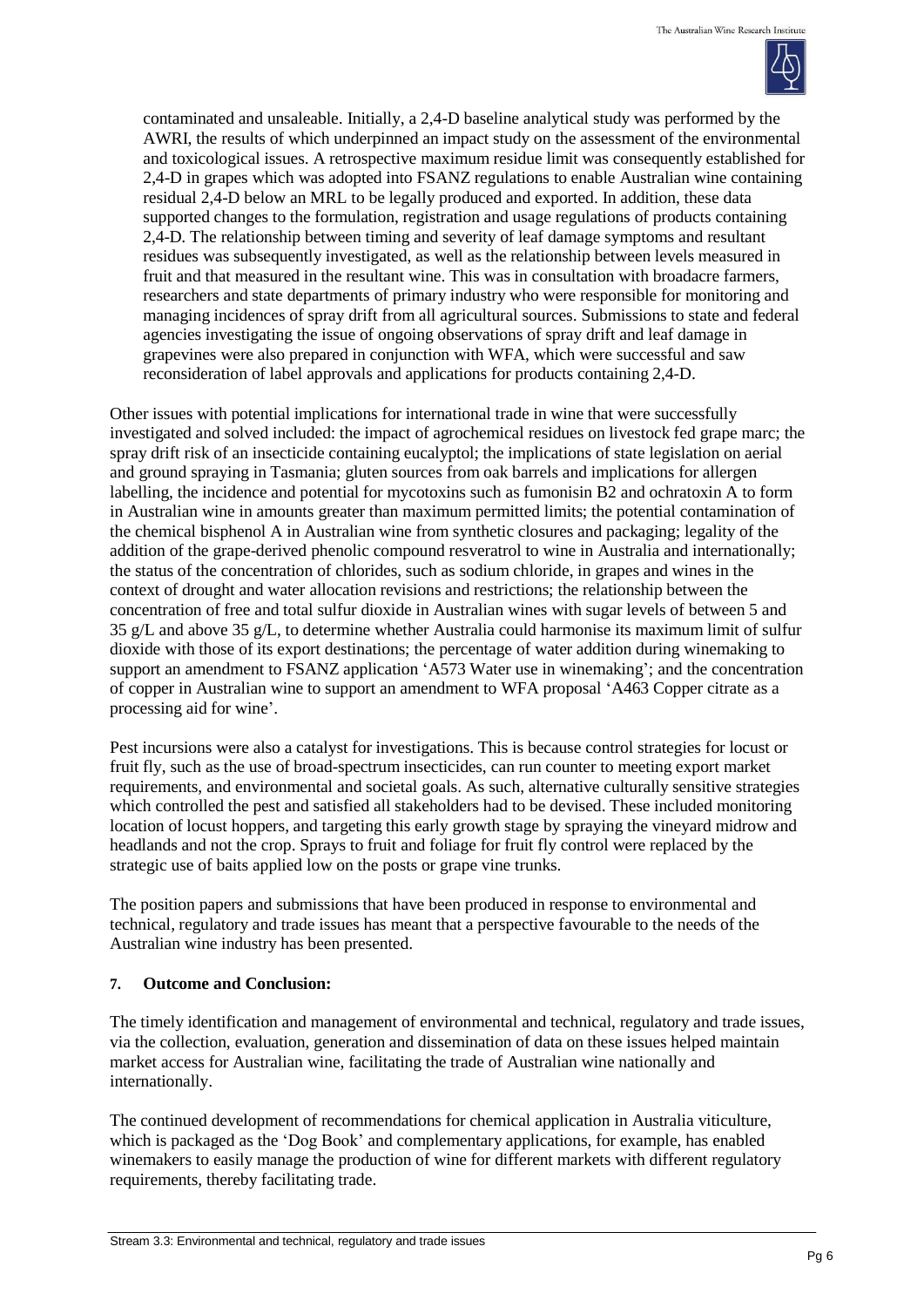

Trade has been similarly facilitated by the provision of sound regulatory, scientific and technical information disseminated via a variety of vehicles and Brand Australia protected, for example, by enabling the:

- inclusion of an MRL for 2,4-D in grapes to facilitate the domestic sale and export of Australian wine with residues of 2,4-D below the designated MRLs;
- export of Australian wine with a reduced risk of phosphorous acid residues, effectively enhancing the 'clean and green' image of Australian wine;
- export of Australian wine to Canada and the European Union without complex and prescriptive allergen labelling for eggs, fish or milk if the wine contains residues of those potential allergens below 0.25 mg/L; and
- export of Australian wine which is fully compliant with the changing provisions and regulations of its export markets.

The regular involvement of the AWRI with the OIV expert groups has also ensured that OIV provisions and regulations for wine and winemaking, which are reflected in the complementary European Union provisions and regulations for wine and winemaking, are consistent with, and not more restrictive than, the provisions and regulations to which Australian wine must comply. Differences in these provisions and regulations between countries impedes trade and market access, with consequent economic cost to wine exporters.

In addition, domestically, monetary savings have been made by, for example:

- $\bullet$  the reduction in risk of grapevine damage by 2,4-D spray drift;
- the reduction in risk of grapes and wine containing residues of phosphorous acid and other restricted agrochemicals;
- the reduction in risk of pest outbreak in vineyards and the development of more cost-effective magnagement strategies; and
- by enabling the sale of wine and wine products without allergen labelling for fish/isinglass.

Overall, the stream and its associated activities provide a strong foundation for the industry to continue to confidently export wine which is compliant with the provisions and regulations of its domestic and export markets.

### **8. Recommendations:**

Maintaining market access or opening markets for Australian wine, nationally and internationally, is only facilitated by managing and reducing current and potential barriers to trade. The Australian wine industry needs to be proactive and to anticipate, facilitate and influence changes to regulations regarding grape and wine composition, production, labelling and marketing. The risk of taking a passive approach could result in changes being imposed upon the industry and reduced market access.

Some wine-producing countries have reacted to the increased importation of Australian wines by increasing technical trade barriers creating market access challenges, while a further challenge is the number of bi-/multi-lateral wine trade agreements created between countries.

The requirement for timely technical, scientific and regulatory support to the industry will continue to increase as governments such as the European Union, respond to the growth in international wine trade and erosion of their traditional winemaking practices and procedures by imposing non-tarff or technical trade barriers.

In addition, emerging non-traditional wine markets such as China, India and Japan, are responding to the growth in their wine trade and domestic wine production by imposing technical trade barriers. This is primarily because they do not have a well-established domestic industry and associated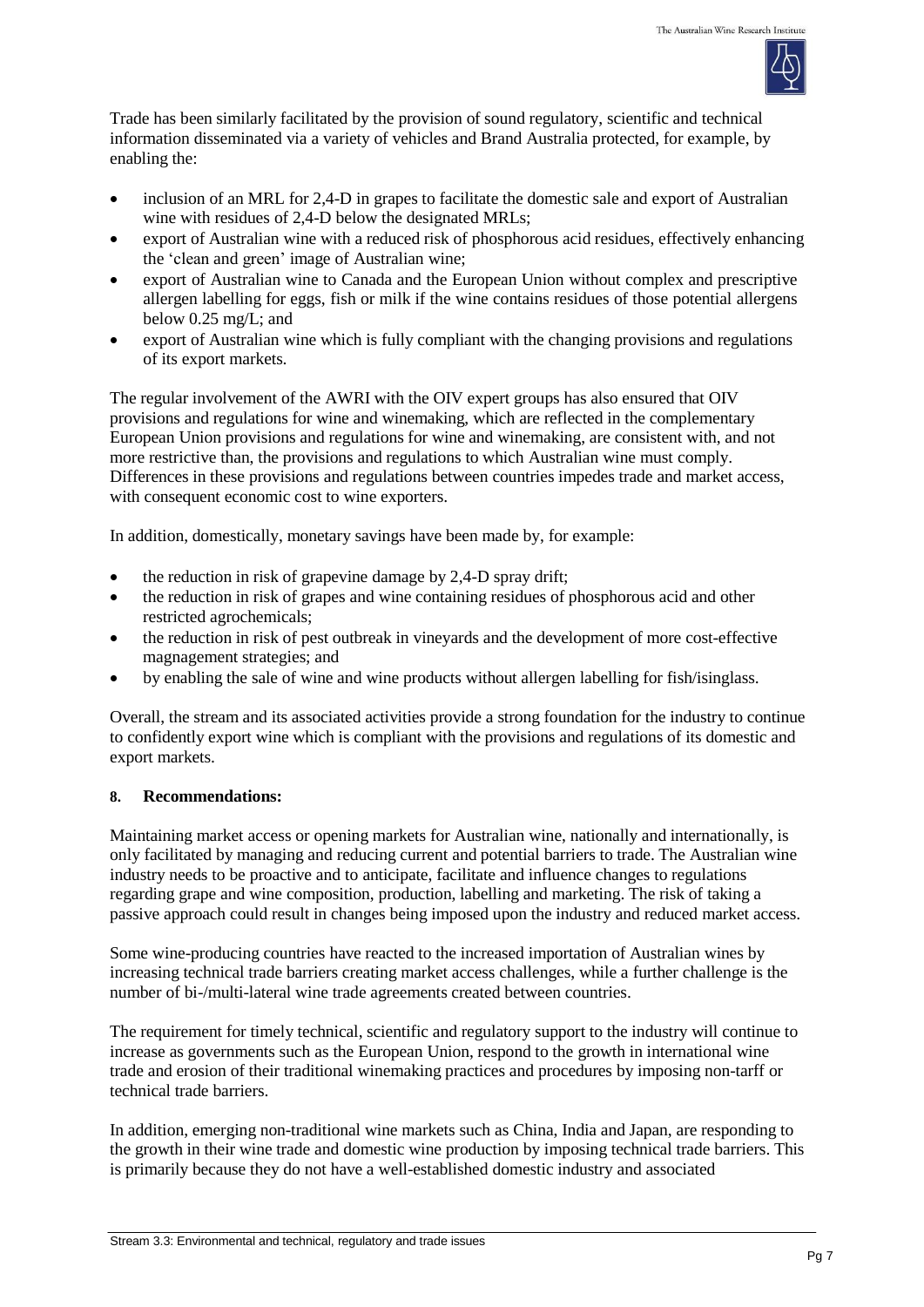

infrastructure that would act to restrain restrictive legislation. Removing impediments to market access in these wine markets will be achieved by providing the required technical, scientific and regulatory responses regarding the status of Australian and international wine (from the review of existing data and generation of new data where no data exists), to Wine Australia Corporation, Winemakers' Federation of Australia, Wine Grape Growers Australia and Department of Agriculture Fisheries and Forestry before potential technical trade barriers can be proposed, (to be addressed in Project 2.2.4 in the AWRI's R,D&E plan 2013-2018).

As well as those imposed by governments, non-government organisations such as retailer-chains are imposing consumer and environmental social policies on the industry that may effectively simulate technical trade barriers but are not regulated by the World Trade Organisation (WTO). Furthermore, FSANZ, responsible for regulating the composition, labelling and production of domestic and imported wine, is continuously modifying and refining its standards and provisions for domestic and imported wine to reflect evolving international best practice for winemaking, marketing and labelling. In parallel, the OIV is regularly reviewing its wine standards and provisions, acting as a reference to the European Commission, Codex Alimentarius Commission (CAC) and WTO in the event of trade disputes between countries, (to be addressed in Project 2.2.4 in the AWRI's R,D&E plan 2013-2018).

The efforts of Wine Australia and the Winemakers' Federation of Australia in establishing robust regulatory frameworks in domestic and export market should continue to be supported by the types of activities pursued in this stream, (to be addressed in Project 2.2.4 in the AWRI's R,D&E plan 2013- 2018).

Issues continue to need to be identified, and information needs to be constantly collected, collated and communicated to the Australian wine industry. Additionally, influence in national and international forums is required, in order to maintain market access and reduce the potential for regulatory and economic imposts on industry. This can be faciliated by maintaining the established effective relationships with key regulatory stakeholders in export markets such as the OIV. OIV recommendations are automatically adopted into EU law, which in turn will also have a strong influence on other non-EU countries such as China, India and Japan which are developing their wine regulations, standards and provisions based on OIV recommendations, (to be addressed in Project 2.2.4 in the AWRI's R,D&E plan 2013-2018).

In addition, it has been identified that the use of technology will also enable the integration of the information in the AWRI 'Dog Book' with label information and with web-based vineyard management platforms to better support Australian grapegrowers, (to be addressed in Projects 2.2.1 and 4.1.5 in the AWRI's R,D&E plan 2013-2018).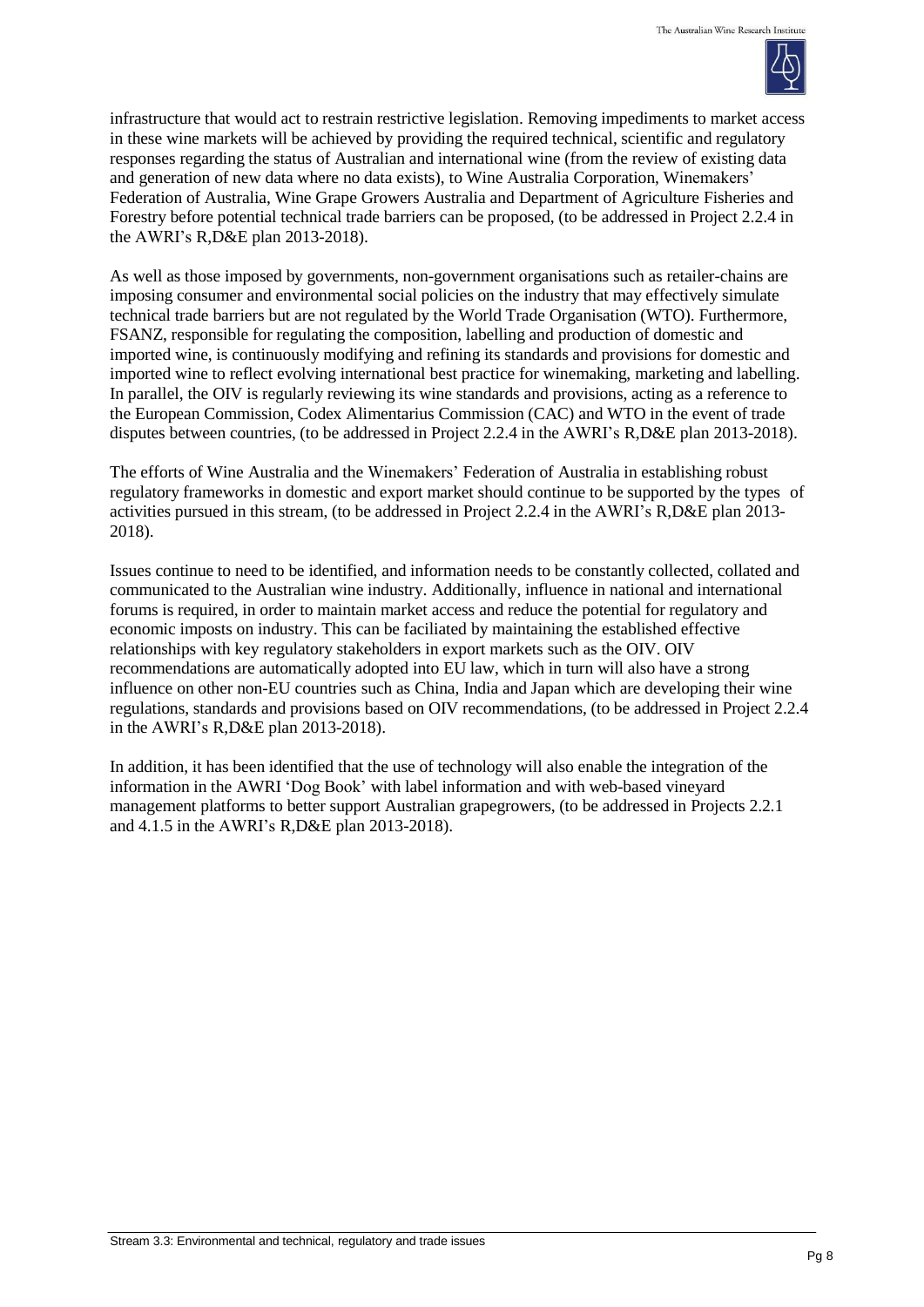

### **9. Budget reconciliation:**

| <b>Financial Year</b> | Receipts / Income <sup>O</sup> | Outgoings / Expenditure <sup>@</sup> |
|-----------------------|--------------------------------|--------------------------------------|
| Year 1: 2006/2007     | \$137,929                      | \$137,929                            |
| Year 2: 2007/2008     | \$126,020                      | \$126,020                            |
| Year 3: 2008/2009     | \$117,129                      | \$117,129                            |
| Year 4: 2009/2010     | \$108,588                      | \$108,588                            |
| Year 5: 2010/2011     | \$105,234                      | \$105,234                            |
| Year 6: 2011/2012     | \$119,022                      | \$119,022                            |
| Year 7: 2012/2013     | \$120,011                      | \$120,011                            |
| TOTAL                 | \$833,933                      | \$833,933                            |

 Note that the GWRDC – AWRI Investment Agreement budget was established and approved at an aggregate level, with variances to budget (i.e. annual overspends and underspends) reported and considered at that same aggregate (i.e. whole of agreement) level. The receipts / income relating to a Stream for any year therefore equate to the outgoings / expenditure within that Stream for that year, as any variances between total Investment Agreement funding received and total funds expended were considered at the whole of Agreement rather than individual Stream level.

Includes a pro-rated share of Theme 5 *Executive management and administration*.

| I hereby certify that this statement is true and accurate. |                                               |       |  |
|------------------------------------------------------------|-----------------------------------------------|-------|--|
| $\sum_{i=1}^{n}$                                           |                                               |       |  |
| Chris Day                                                  | Group Manager - Corporate Services 29/11/2013 |       |  |
| Name:                                                      | Title:                                        | Date: |  |